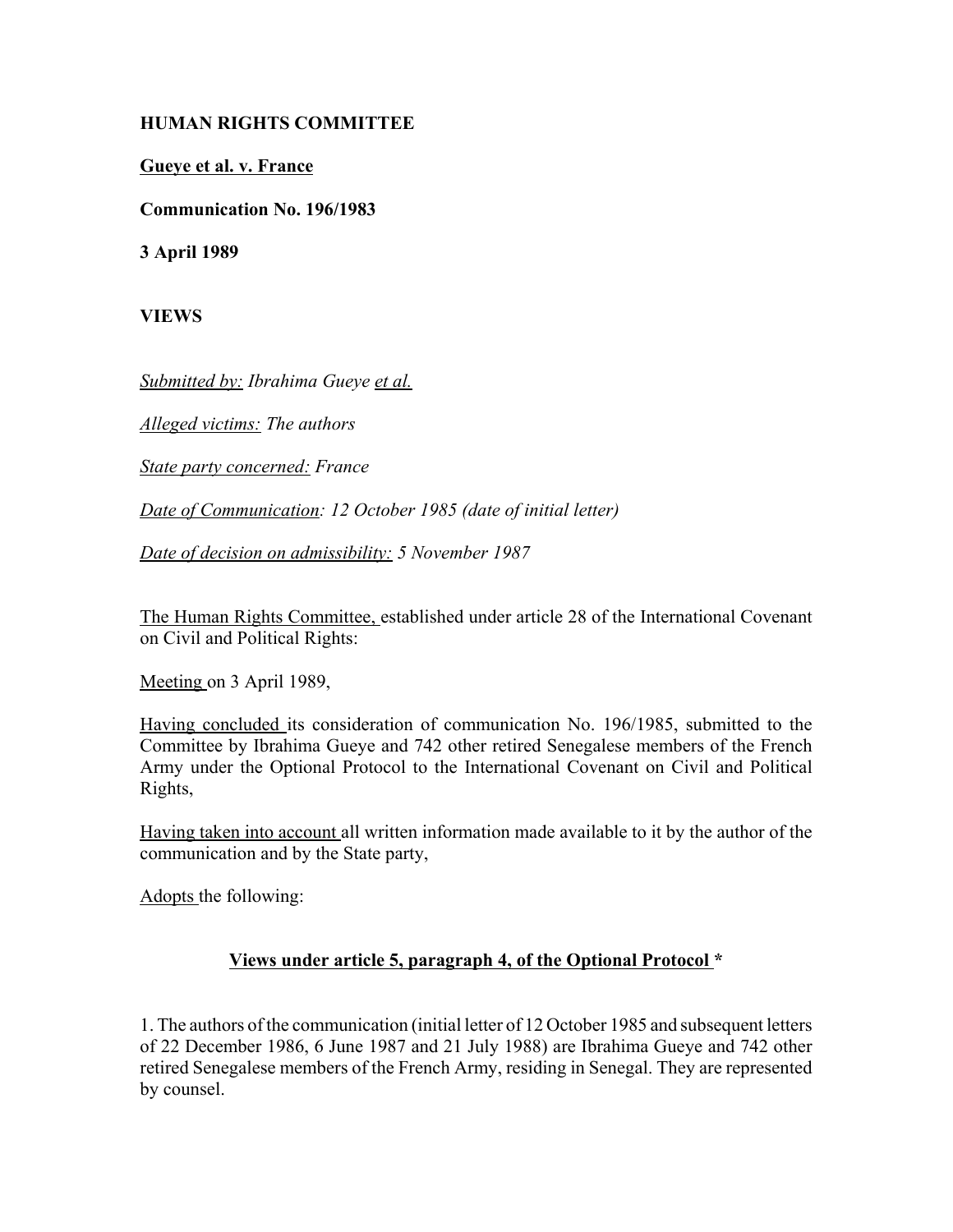1.2 The authors claim to be victims of a violation of article 26 of the Covenant France because of alleged racial discrimination in French legislation, which provides for different treatment in the determination of pensions of retired soldiers of Senegalese nationality who served in the French Army prior to the dependence of Senegal in 1960 and who receive pensions that are inferior to those enjoyed by retired French soldiers of French nationality.

1.3 It is stated that, pursuant to Law No. 51-561 of 18 May 1951 and Decree No. 51-590 of 23 May 1951, retired members of the French Army, whether French or Senegalese, were treated equally. The acquired rights of Senegalese retired soldiers were respected after independence in 1960 until the Finance Act No. 74.1129 of December 1974 provided for different treatment of the Senegalese. Article 63 of this Law stipulates that the pensions of Senegalese soldiers would no longer be subject to the general provisions of the Code of Military Pensions of 1951. Subsequent French legislation froze the level of pensions for the Senegalese as at 1 January 1975.

1.4 The authors state that the laws in question have been challenged before the Administrative Tribunal of Poitiers, France, which rendered a decision on 22 December 1980 in favour of Dia Abdourahmane, a retired Senegalese soldier, ordering the case to be sent to the French Minister of Finance for purposes of full indemnification since 2 January 1975. The authors enclose a similar decision of the Conseil d'Etat of 22 June 1982 in the case of another Senegalese soldier. However, these decisions, it is alleged, were not implemented, in view of a new French Finance Law No. 81.1179 of 31 December 1981, applied with retroactive effect to 1 January 1975, which is said to frustrate any further recourse before the French judicial or administrative tribunals.

1.5 As to the merits of the case, the authors reject the arguments of the French authorities that allegedly justify the different treatment of retired African (not only Senegalese) soldiers on the grounds of: (a) their loss of French nationality upon independence; (b) the difficulties for French authorities to establish the identity and the family situation of retired soldiers in African countries; and (c) the differences in the economic, financial and social conditions prevailing in France and in its former colonies.

1.6 The authors state that they have not submitted the same matter to any other procedure of international investigation or settlement.

2. By its decision of 26 March 1986, the Human Rights Committee transmitted the communication under rule 91 of the Committee's provisional rules of procedure to the State party requesting information and observations relevant to the question of the admissibility of the communication.

3.1 In its initial submission under rule 91, dated 5 November 1986, the State party describes the factual situation in detail and argues that the communication is "inadmissable as being incompatible with the provisions of the Covenant (art. 3 of the Optional Protocol), additionally, unfounded", because it basically deals with rights that fall outside the scope of the Covenant (i.e. pension rights) and, at any rate, because the contested legislation does not contain any discriminatory provisions within the meaning of article 26 of the Covenant.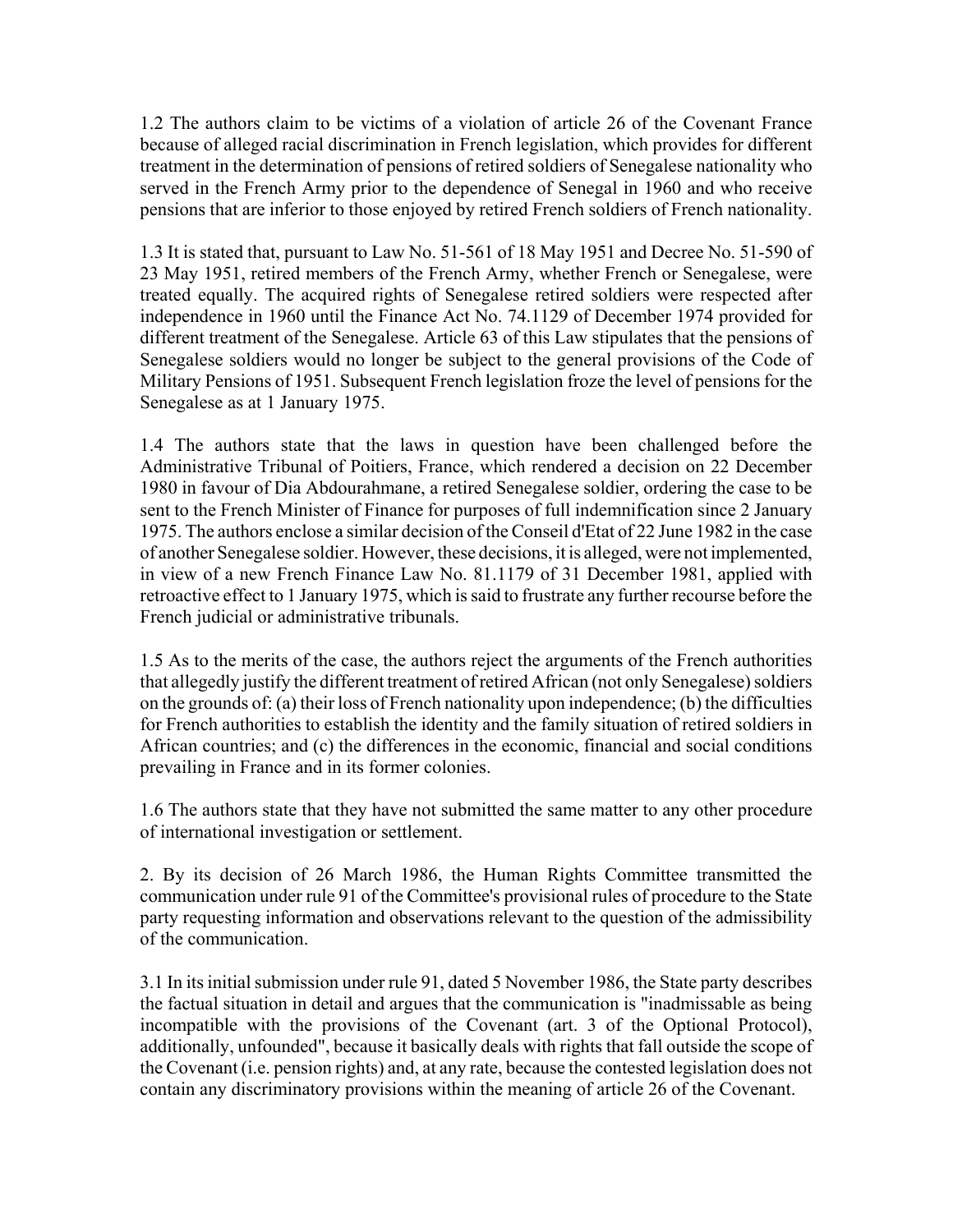3.2 In a further submission under rule 91, dated 8 April 1987, the State party invokes the declaration made by the French Government upon ratification of the Optional Protocol on 17 February 1984 and contends that the communication is inadmissible ratione temporis:

"France interprets article 1 [of the Optional Protocol] as giving the Committee the competence to receive communications alleging a violation of a right set forth in the Covenant 'which results either from acts, omissions, developments or events occurring after the date on which the Protocol entered into force for the Republic, or from a decision relating to acts, omissions, developments or events after that date'.

"It is clear from this interpretative declaration that communications directed against France are admissible only if they are based on alleged violations which derive from acts or events occurring after 17 May 1984, the date on which the Protocol entered into force with respect to France under article 9, paragraph 2, of the said Protocol.

"However, the statement of the facts contained both in the communication itself and in the initial observations by the French Government indicates that the violation alleged by the authors of the communication derives from Law No. 79.1102 of 21 December 1979, which extended to the nationals of four States formerly belonging to the French Union, including Senegal, the regime referred to as 'crystallization' of military pensions that had already applied since 1 January 1961 to the nationals of the other States concerned.

"Since this act occurred before ratification by France of the Optional Protocol, it cannot therefore provide grounds for a communication based on its alleged incompatibility with the Covenant unless such communication ignores the effect ratione temporis which France conferred on its recognition of the right of individual communication."

4.1 In their comments of 22 December 1986, the authors argue that the communication should not be declared inadmissible pursuant to article 3 of the Optional Protocol as incompatible with the provisions of the Covenant, since a bad interpretation of article 26 of the Covenant would permit the Committee to review questions of pension rights if there is discrimination, as claimed in this case.

4.2 In their further comments of 6 June 1987, the authors mention that although relevant French legislation pre-dates the entry into force of the Optional Protocol for France, the authors had continued negotiations subsequent to May 1984 and that the final word was spoken by the Minister for Economics, Finance and Budget in a letter addressed to the authors on 12 November 1984.

5.1 Before considering any claims contained in a communication, the Human Rights committee must, in accordance with rule 87 of its provisional rules of procedure, decide whether or not it is admissible under the Optional Protocol to the Covenant.

5.2 With regard to the State party's contention that the communication was inadmissible under article 3 of the Optional Protocol as incompatible with the Covenant, the Committee recalled that it had already decided with respect to prior communications (Nos. 172/1984,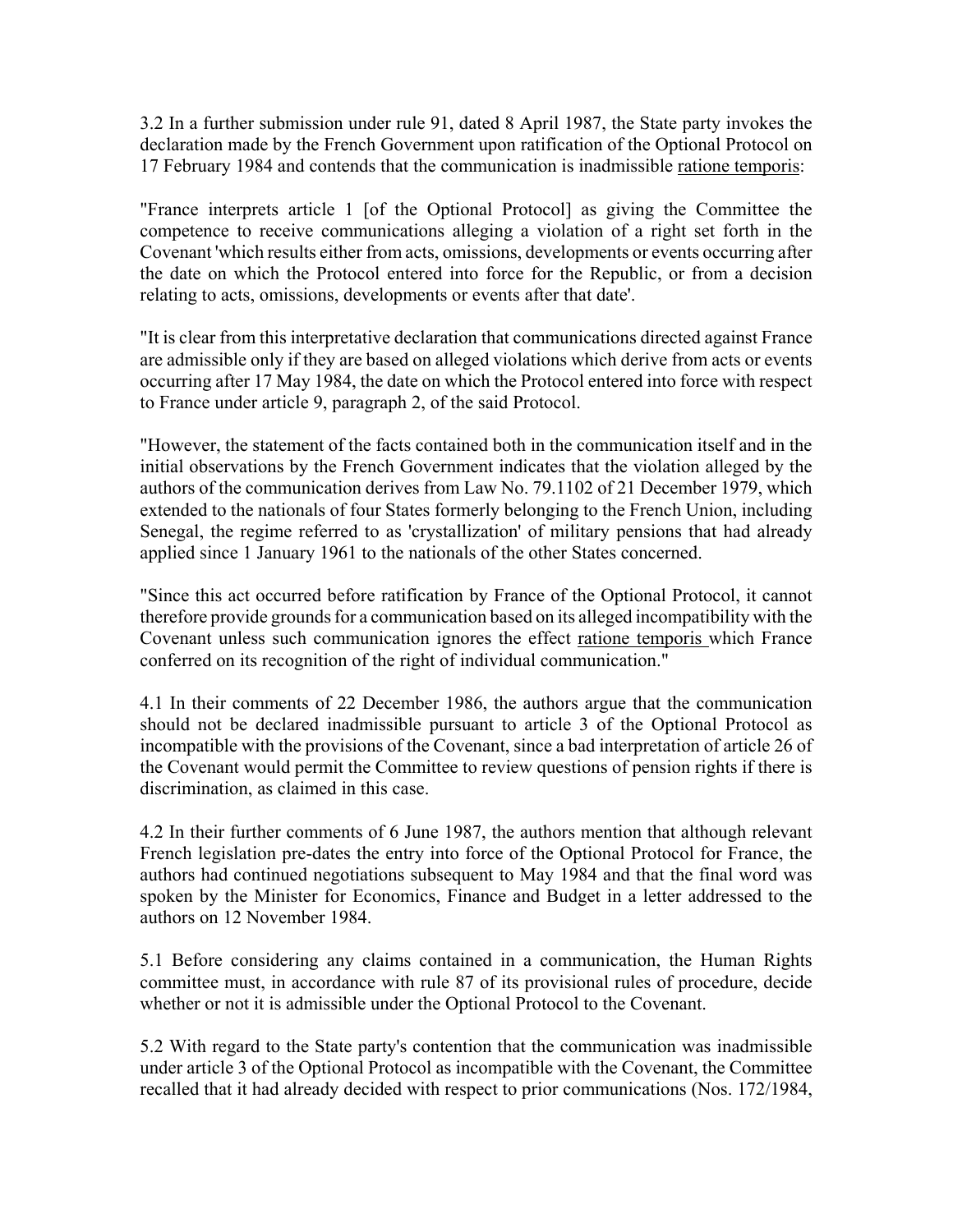180/1984 and 182/1984) that the scope of article 26 the Covenant permitted the examination of allegations of discrimination even with respect to pension rights.

5.3 The Committee took note of the State party's argument that, as the alleged violations derived from a law enacted in 1979, the communication should be declared inadmissible on the grounds that the interpretative declaration made by France upon signification of the Optional Protocol precluded the Committee from considering alleged violations that derived from acts or events occurring prior to 17 May 1984, date on which the Optional Protocol entered into force with respect to France. The Committee observed in this connection that in a number of earlier cases (Nos. 6/1977 and 24/1977), it had declared that it could not consider an alleged violation of human rights said to have taken place prior to the entry into force of Covenant for a State party, unless it is a violation that continues after that date or has effects which themselves constitute a violation of the Covenant after that date. The interpretative declaration of France further purported to limit the Committee's competence ratione temporis to violations of a right set forth in the Covenant, which result from "acts, omissions, developments or events occurring after the date on which the Protocol entered into force" with respect to France. The Committee took the view that it had no competence to examine the question whether the authors were victims of discrimination at any time prior to 17 May 1984; however, it remained to be determined whether there had been violations of the Covenant subsequent to the said date, as a consequence of acts or omissions related to the continued application of laws and decisions concerning the rights of the applicants.

6. On 5 November 1987, the Human Rights Committee therefore decided that the communication was admissible.

7.1 In its submission under article 4, paragraph 2, of the Optional Protocol, dated 4 June 1988, the State party recalls its submission under rule 91;<sup>a</sup> it adds that Senegalese nationals who acquired French nationality and kept it following Senegal's independence are entitled to the same pension scheme as all other French former members of the armed forces. Articles 97, paragraph 2, to 97, paragraph 6, of the Nationality Code offer any foreigner who at one point in time possessed French nationality the possibility of recovering it. The State party argues that this possibility is not merely theoretical, since, in the past, approximately 2,000 individuals have recovered French nationality each year.

7.2 The State party further explains that a Senegalese former member of the armed forces who lost his French nationality following Senegal's independence and then recovered his French nationality would ipso facto recover the rights to which French nationals are entitled under the Pension Code, article L 58 of which provides that "the right to obtain and enjoy the pension and life disability annuity is suspended: (...) by circumstances which cause a person to lose the status of French national for as long as that loss of nationality shall last". This implies that once nationality is recovered, the right to a pension is re-established. The State party concludes that nationality remains the sole criterion on which the difference in treatment referred to by the authors is based.

8.1 In their comments on the State party's submission, the authors, in a letter dated 21 July 1988, submit that the State party has exceeded the deadline for submission of its submission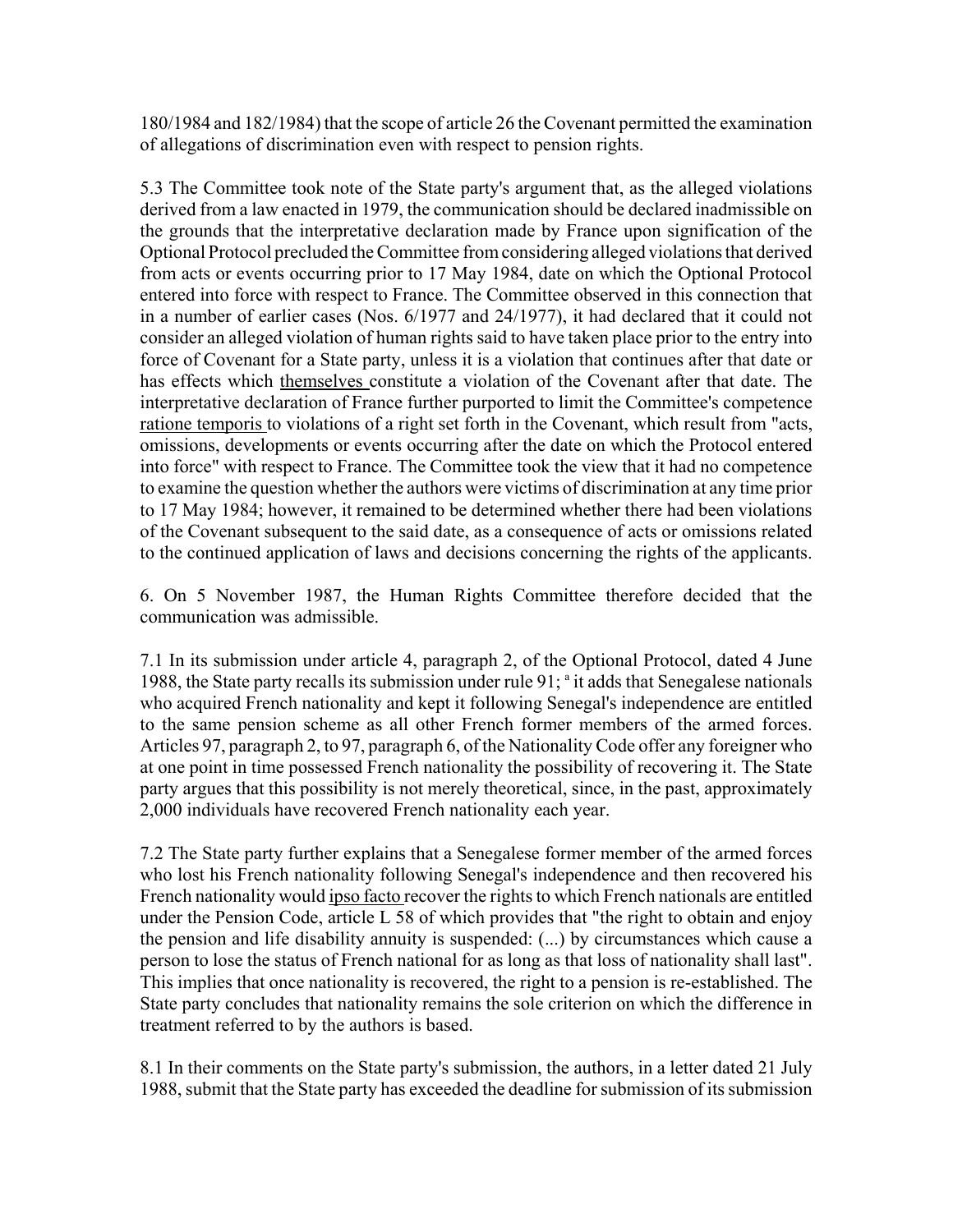under article 4, paragraph 2, of the Optional Protocol by 12 days, and that for this reason it should be ruled inadmissible  $\overline{b}$ . In this connection, they suspect that "(b) by stalling and making full use, even beyond the deadlines set under the Committee's rules of procedure, of procedural tactics so as to delay a final decision, the State party hopes that the authors will die off one by one and that the amounts it will have to pay will drop considerably". Alternatively, the authors argue that the Committee should not further examine the State party's observations as they repeat arguments discussed at length in earlier submissions and thus should be considered to be of a dilatory nature.

8.2 With respect to the merits of their case, the authors maintain that the State party's argument concerning the question of nationality is a fallacious one. They submit that the State party is only using the nationality argument as a pretext, so as to deprive the Senegalese of their acquired rights. They further refer to article 71 of the 1951 Code of Military Pensions, which stipulates:

"Serving or former military personnel of foreign nationality possess the same rights as serving or former military personnel of French nationality, except in the case where they have taken part in a hostile act against France."

In their view, they enjoy "inalienable and irreducible pension rights" under this legislation. Since none of them has ever been accused of having participated in a hostile act against France, they submit that the issue of nationality must be completely and definitely" ruled out.

8.3 The authors argue that they have been the victims of racial discrimination based on the colour of their skin, on the purported grounds that:

(a) In Senegal, registry office records are not well kept and fraud is rife;

(b) As those to whom pensions are owed, i.e. the authors, are blacks who live in an underdeveloped country, they do not need as much money as pensioners who live in a developed country such as France.

The authors express consternation at the fact that the State party is capable of arguing that, since the creditor is not rich and lives in a poor country, the debtor may reduce his debt in proportion to the degree of need and poverty of his creditor, an argument they consider to be contrary not only to fundamental principles of law but also to moral standards and to equity.

9.1 The Human Rights Committee, having considered the present communication in the sight of all the information made available to it by the parties, as provided in article 5, paragraph 1, of the Optional Protocol, bases its views on the following facts, which appear uncontested.

9.2 The authors are retired soldiers of Senegalese nationality who served in the French Army prior to the independence of Senegal in 1960. Pursuant to the Code of Military Pensions of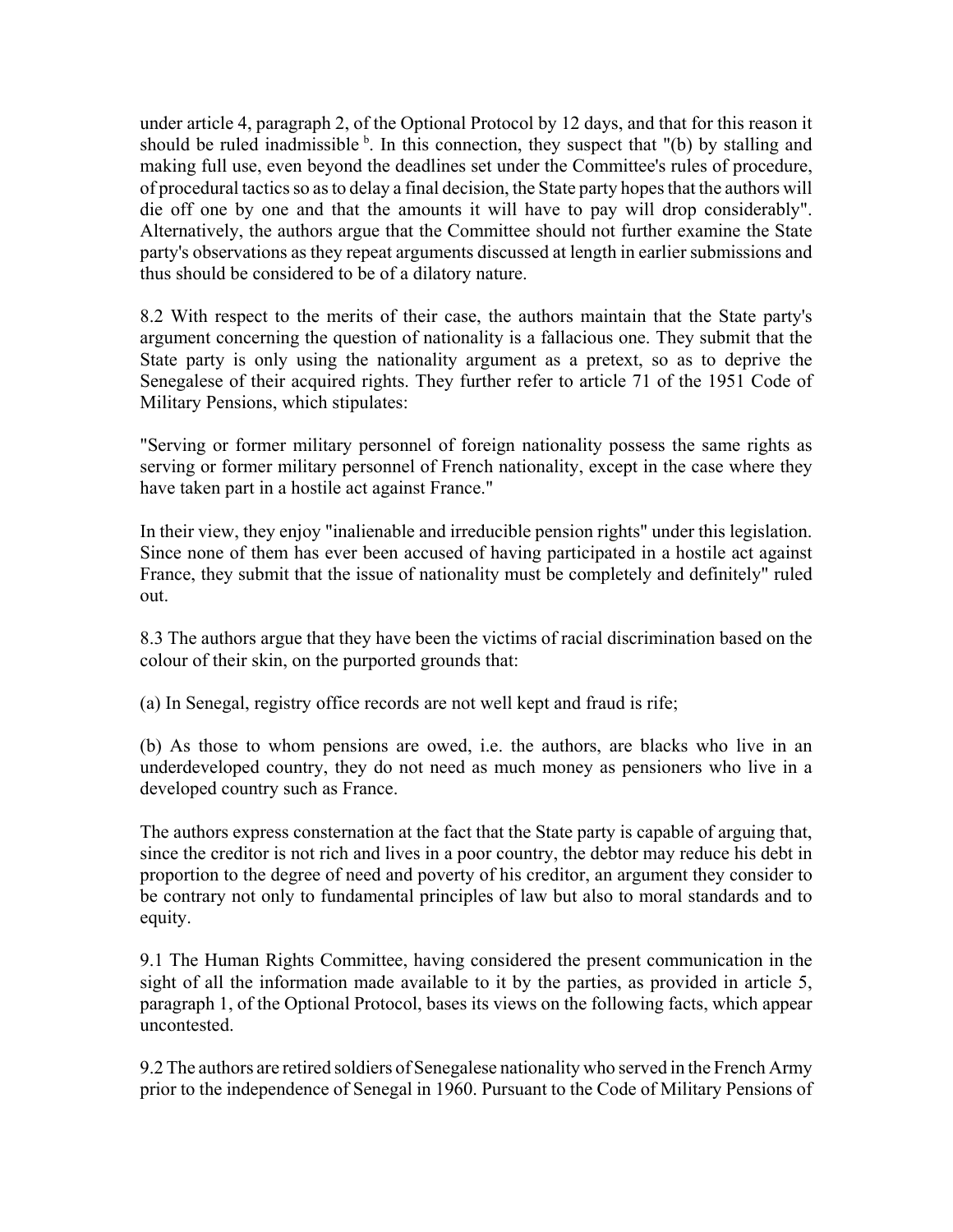1951, retired members of the French Army, whether French or Senegalese, were treated equally. Pension rights of Senegalese soldiers were the same as those of French soldiers until a new law, enacted in December 1974, provided for different treatment of the Senegalese. Law No. 79/1102 of December 1979 further extended to the nationals of four States formerly belonging to the French Union, including Senegal, the regime referred to as crystallization" of military pensions that had already applied since January 1961 to the nationals of other States concerned. Other retired Senegalese soldiers have sought to challenge the laws in question, but French Finance Law No. 81.1179 of 31 December 1981, applied with retroactive effect to January 1975, has rendered further recourse before French tribunals futile.

9.3 The main question before the Committee is whether the authors are victims of discrimination within the meaning of article 26 of the Covenant or whether the differences in pension treatment of former members of the French Army, based on whether they are French nationals or not, should be deemed compatible with the Covenant. In determining this question, the Committee has taken into account the following considerations.

9.4 The Committee has noted the authors' claim that they have been discriminated against on racial grounds, that is, one of the grounds specifically enumerated in article 26. It finds that there is no evidence to support the allegation that the state party has engaged in racially discriminatory practices vis-a-vis the authors. It remains, however, to be determined whether the situation encountered by the authors falls within the purview of article 26. The Committee recalls that the authors are not generally subject to French jurisdiction, except that they rely on French legislation in relation to the amount of their pension rights. It notes that nationality as such does not figure among the prohibited grounds of discrimination listed in article 26, and that the Covenant does not protect the right to a pension, as such. Under article 26, discrimination in the equal protection of the law is prohibited on any grounds such as race, colour, sex, language, religion, political or other opinion, national or social origin, property, birth or other status. There has been a differentiation by reference to nationality acquired upon independence. In the Committee's opinion, this falls within the reference to "other status" in the second sentence of article 26. The Committee takes into account, as it did in communication No. 182/1984, that "the right to equality before the law and to equal protection of the law without any discrimination does not make all differences of treatment discriminatory. A differentiation based on reasonable and objective criteria does not amount to prohibited discrimination within the meaning of article 26"

9.5 In determining whether the treatment of the authors is based on reasonable and objective criteria, the Committee notes that it was not the question of nationality which determined the granting of pensions to the authors but the services rendered by them in the past. They had served in the French Armed Forces under the same conditions as French citizens; for 14 years subsequent to the independence of Senegal they were treated in the same way as their French counterparts for the purpose of pension rights, although their nationality was not French but Senegalese. A subsequent change in nationality cannot by itself be considered as a sufficient justification for different treatment, since the basis for the grant of the pension was the same service which both they and the soldiers who remained French had provided. Nor can differences in the economic, financial and social conditions as between France and